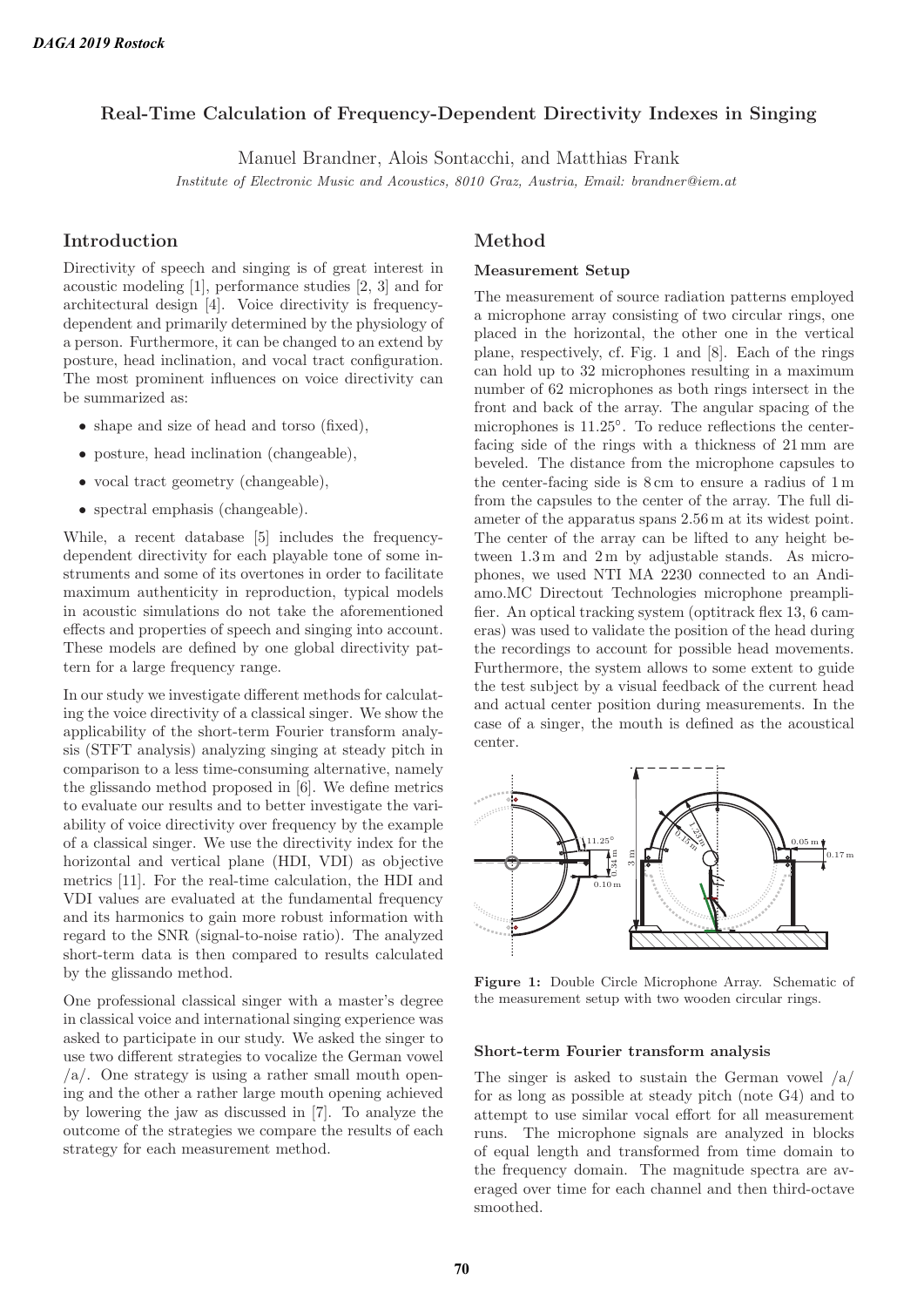The radiation characteristics can be compared using the frequency-dependent directivity index. The calculation is done in quasi real-time (averaging only over a limited number of blocks) with the 2D Polar Pattern and Spectrum Analyzer [8] where the number of Fourier coefficients and the hopsize is adjustable. The examplary data reported in this document is calculated with a window and FFT size (Fast Fourier transform) of 2048 samples at a sampling frequency of 44100 Hz. We use a 4 term Blackman-Harris window and therefore an overlap of 66.1% between consecutive frames [9]. The power spectra  $|H(\omega, n)|^2$ , where n denotes the discrete time instants, are averaged by using a first-order recursive filter (Eq. 1 ). The filter coefficient  $\lambda$ , which can be seen as a forgetting factor, is set to 0.5 (smoothing time  $\approx 100 \,\mathrm{ms}$ ).

$$
\hat{H}(\omega, n) = \lambda |H(\omega, n)|^2 + (1 - \lambda)|H(\omega, n - 1)|^2 \qquad (1)
$$

The harmonic structure of the spectrum in singing does not provide valuable information (amplitude above the noise floor) at each frequency bin and at all time. There are gaps between the overtones that only hold low energy and possibly fall below the noise floor from time to time. If too much energy of the noise floor is averaged, the directivity changes towards an omni-directional pattern in the analysis. This happens as measurement noise provokes a directivity index of around 0 dB. To overcome this misleading effect a pitch tracker is used to calculate the HDI and VDI solely at the fundamental frequency and its harmonics.

#### **Glissando method**

The glissando method (vocal sweep method, [6]) allows to calculate impulse responses directly from directivity measurements for vocalized phonemes. To capture the source signal a reference microphone is positioned in front of the singer as close as possible  $( $3 \text{ cm}$ ). The performance$ is asked to sing a glissando (vocal sweep) starting at a low pitch (G4) and ending at a higher pitch at least one octave above. The impulse responses are calculated by deconvolution of the measured signals at each microphone by the reference signal in the frequency domain and then cut to a length of 512 samples and windowed in the time domain. This simultaneous measurements allow a reduction of both measurement time and positioning errors.

#### **Visualization using circular harmonics**

The visualization of the polar patterns uses an interpolation scheme which is applied in the circular harmonics domain (cf. [8]). Further information about circular and spherical harmonic decomposition can be found in [10].

#### **Horizontal and vertical directivity index**

The directivity factor  $\gamma_p(\omega)$  is calculated at each frequency for the horizontal and vertical plane, respectively. It is defined by the ratio of the on-axis power to the mean power of all sampling positions, where L denotes the total number of measurement points within the corresponding plane.

For both planes we denote the angle  $\phi_i$  for each measurement position independent of the orientation of the plane with  $\phi_0$  as the on-axis direction.

$$
\gamma_p(\omega) = \frac{|H(\omega, \phi_0)|^2}{\frac{1}{L} \sum_{i=0}^{L-1} |H(\omega, \phi_i)|^2}
$$
(2)

The directivity index at a frequency  $\omega$  for each plane is then defined in dB as follows

$$
DI(\omega) = 10 \log_{10}(\gamma_p(\omega)).
$$
\n(3)

### **Results**

Within this section we present a comparison of the results for the two proposed methods to calculate the frequencydependent directivity index. For each method the frequency data used for calculating the directivity indexes is third-octave smoothed. The classical singer was asked to use two different strategies to produce a similar German vowel  $\langle a \rangle$ . Our suggested strategies are to use a rather small mouth opening "normal", more similar to speech, and in comparison a vertical larger mouth opening "long" achieved by lowering the jaw.





**(a)** Comparison of HDI/VDI values for "normal" condition

**(b)** Comparison of HDI/VDI values for "long" condition

**Figure 2:** Comparison of HDI/VDI values calculated with the STFT analysis (only evaluated at  $\triangle$  or  $\bigtriangledown$  ) and glissando method for two strategies for the vowel /a/. The results of both methods show good agreement, besides minor deviations.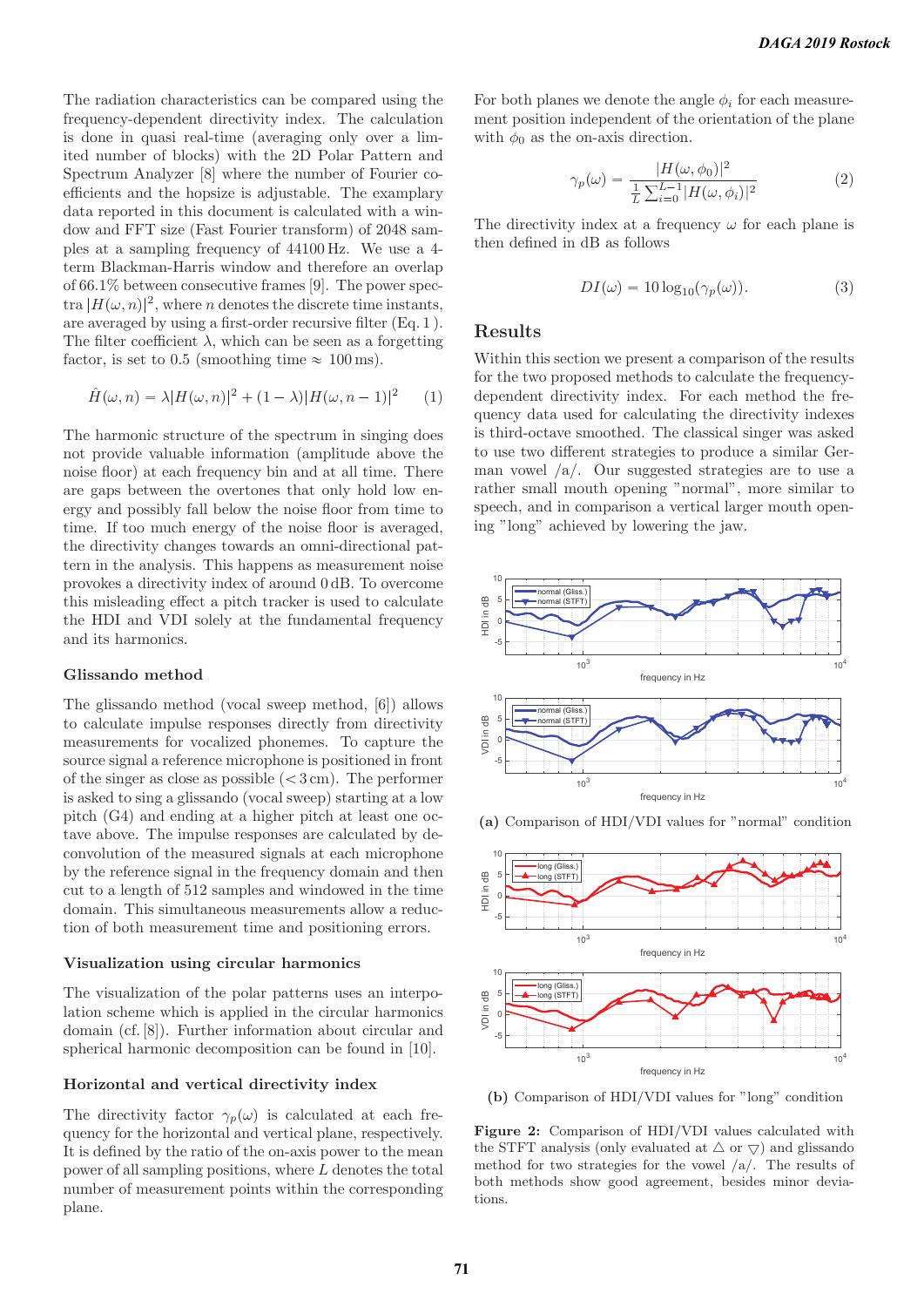### **Comparison of the proposed methods**

In Fig. 2 we compare the results of the glissando method with the results of the STFT analysis. In most of the frequency regions the results agree very well. Although, the HDI/VDI values differ for the "normal" mouth opening at frequencies below 2 kHz, as seen in Fig. 2a. It is especially shown that around 1 kHz larger differences occur between the methods. This can be explained by the different frequency resolutions used for the two measurement methods and the spectral sparsity of a sung note (STFT). The dip around 1 kHz, which is provoked by the shadowing and reflection properties of the torso, occurs within a bandwidth of around 200 Hz. As the metrics are calculated from data smoothed over third octaves and the methods use different frequency resolutions this dip is less pronounced for the glissando method  $(\Delta f=86 \text{ Hz})$ than for the STFT analysis  $(\Delta f=21.5 \text{ Hz})$ . In Fig. 3 we show the influence of the smoothing bandwidth on the results of the glissando method for the "normal" mouth opening. The decrease of the directivity index around 1 kHz, as seen in the results by STFT analysis, is can be made visible if the smoothing bandwidth is reduced to sixth-octave bandwidth.



**Figure 3:** Comparison of HDI/VDI values for the glissando method with third-octave and sixth-octave band smoothing (light gray) for "normal" condition.

For the larger mouth opening "long" much more deviations between the methods are visible (Fig. 2b). These deviations can occur because the exact same mouth opening cannot be guaranteed for both runs and due to differences resulting from averaging; and again due to the spectral sparsity of a sung note. Furthermore, for larger mouth openings higher-order modes are more likely to be radiated from the mouth in comparison to small mouth openings [1].

At higher frequencies the largest deviations are shown around 5 to 7 kHz for the "normal" condition and at 5.5 kHz for the "long" condition which occur due to a low SNR (cf. Fig. 4). Therefore, a threshold for low SNR should be used in the future to easily identify the validity of the measurement data.



**Figure 4:** Comparison of the on-axis response third-octave smoothed) for the two strategies for the vowel /a/ from STFT analysis.



**Figure 5:** Comparison of HDI/VDI values for the two strategies for the vowel /a/ with the STFT analysis (from thirdoctave smoothed data).



**Figure 6:** Comparison of HDI/VDI values for two mouth openings for the vowel /a/ with the glissando method.

### **Comparison of the singing strategies**

This section compares the results of each method with regard to the singing strategy (mouth opening) used. The largest deviations are about 2 dB and can be seen at several frequencies, if we exclude the frequency region of the STFT analysis where we attested bad SNR. Nevertheless, the explained better SNR for the "long" condition within the frequency region of 5 to 7 kHz implies higher spectral energy in comparison to the "normal" singing condition. Therefore, the "long" condition yields higher directivity if we incorporate the level in our analysis, see Fig. 5.